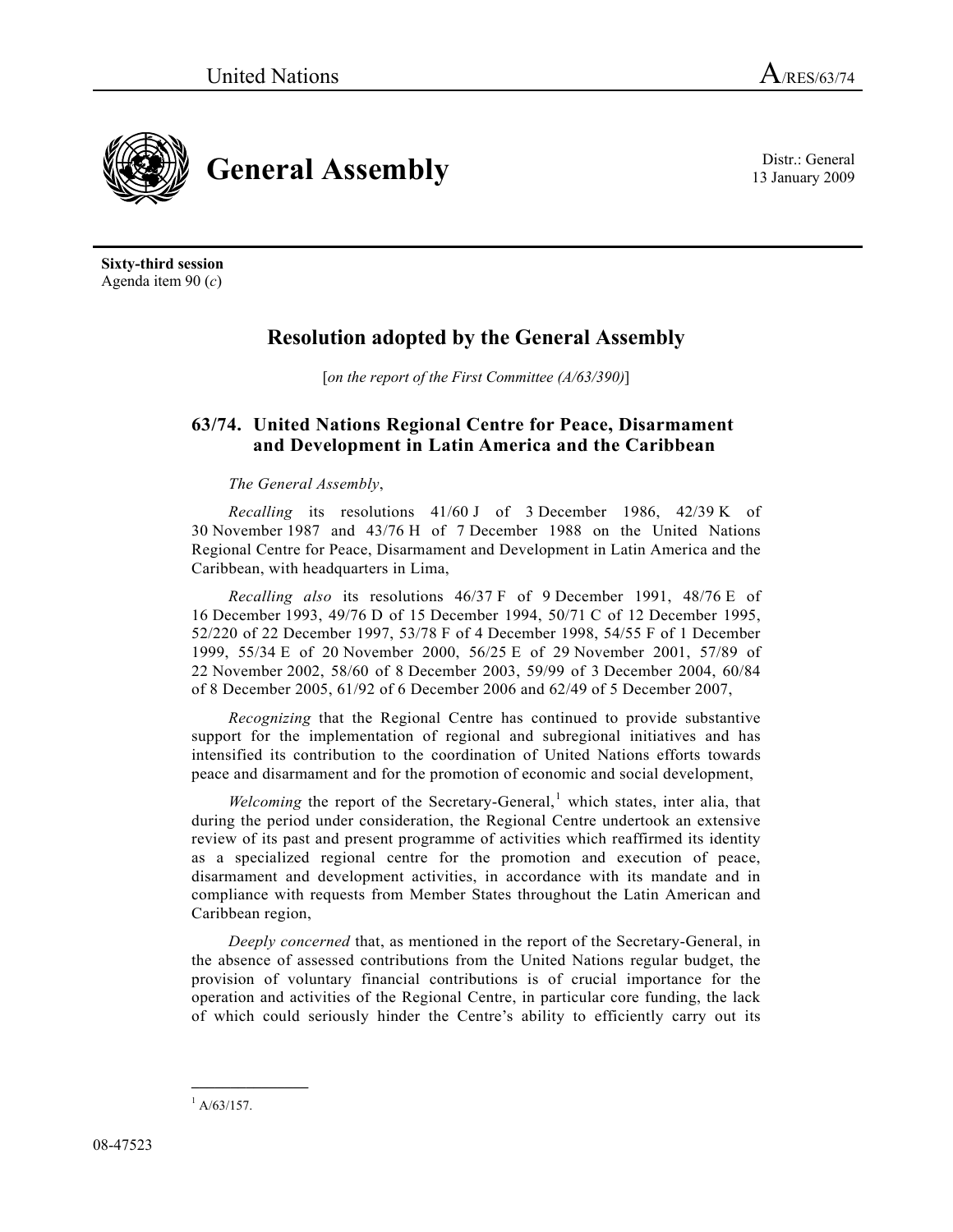mandate and respond to the increasingly diversified and numerous requests from States,

*Taking note with interest* of the suggestion of the Secretary-General that Member States may wish to consider alternative means of ensuring stable core funding for the Centre,

*Recalling* the report of the Group of Governmental Experts on the relationship between disarmament and development,<sup>[2](#page-1-0)</sup> referred to in General Assembly resolution 59/78 of 3 December 2004, which is of utmost interest with regard to the role that the Regional Centre plays in promoting the issue in the region in pursuit of its mandate to promote economic and social development related to peace and disarmament,

*Noting* that security and disarmament issues have always been recognized as significant topics in Latin America and the Caribbean, the first inhabited region in the world to be declared a nuclear-weapon-free zone,

*Welcoming* the support provided by the Regional Centre to strengthening the nuclear-weapon-free zone established by the Treaty for the Prohibition of Nuclear Weapons in Latin America and the Caribbean (Treaty of Tlatelolco), $3$  as well as to promoting and assisting the ratification and implementation of existing multilateral agreements related to weapons of mass destruction and to promoting peace and disarmament education projects during the period under review,

*Bearing in mind* the important role of the Regional Centre in promoting confidence-building measures, arms control and limitation, disarmament and development at the regional level,

*Bearing in mind also* the importance of information, research, education and training for peace, disarmament and development in order to achieve understanding and cooperation among States,

*Recognizing* the need to provide the three United Nations regional centres for peace and disarmament with sufficient financial resources and cooperation for the planning and implementation of their programmes of activities,

 1. *Reiterates its strong support* for the role of the United Nations Regional Centre for Peace, Disarmament and Development in Latin America and the Caribbean in the promotion of United Nations activities at the regional level to strengthen peace, stability, security and development among its member States;

 2. *Expresses its satisfaction* for the activities carried out in the last year by the Regional Centre in the areas of peace, disarmament and development, and requests the Centre to take into account the proposals to be submitted by the countries of the region in promoting confidence-building measures, arms control and limitation, transparency, disarmament and development at the regional level;

 3. *Requests* the Secretary-General to provide from the regular budget, starting in the biennium 2010–2011, the necessary support to ensure the sustainability of the core activities and operations of the Regional Centre, in order to enable it to carry out its programme of activities in accordance with its mandate;

**\_\_\_\_\_\_\_\_\_\_\_\_\_\_\_** 

 $2$  See A/59/119.

<span id="page-1-1"></span><span id="page-1-0"></span><sup>3</sup> United Nations, *Treaty Series*, vol. 634, No. 9068.